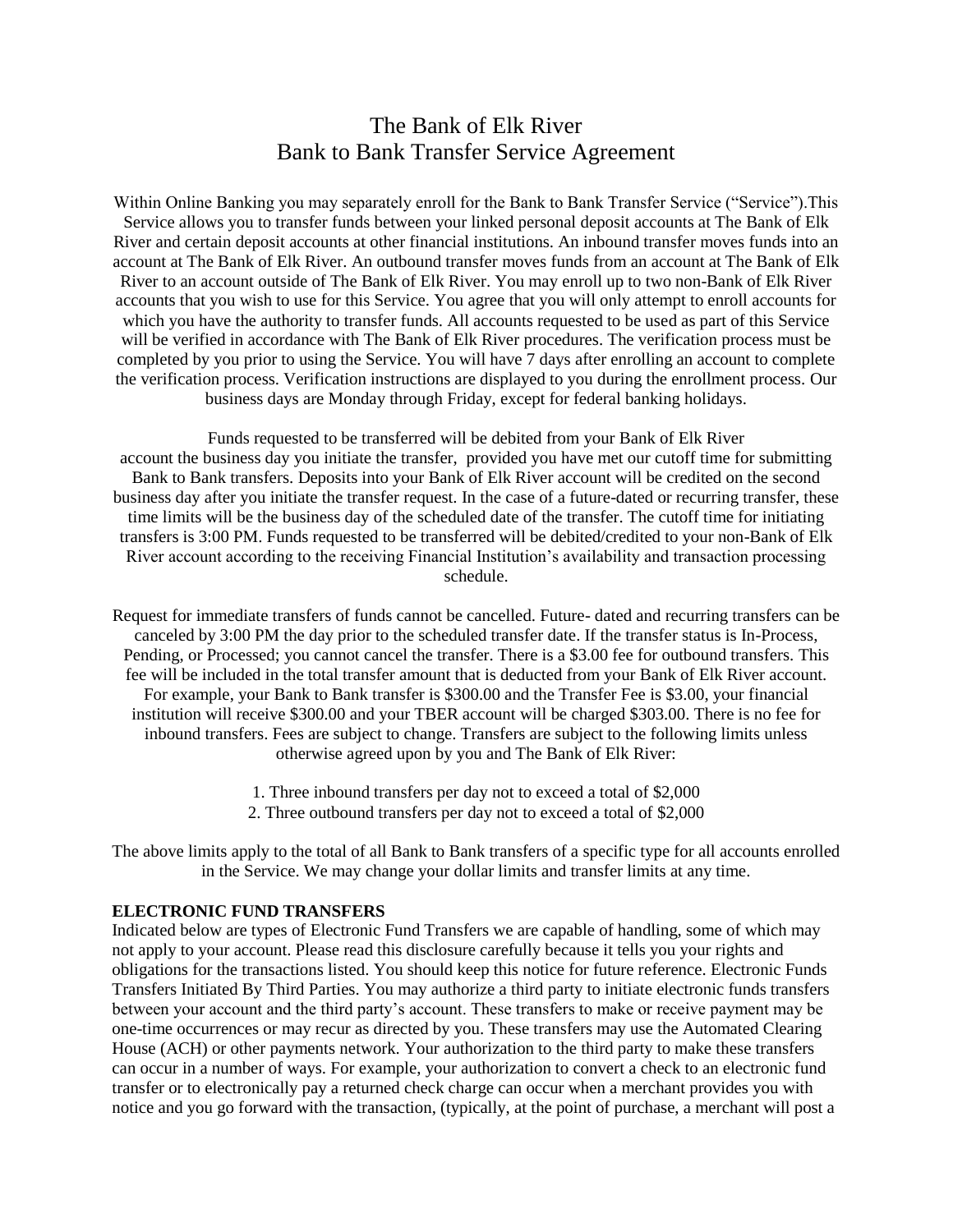sign and print the notice on the receipt). In all cases, these third party transfers will require you to provide the third party with your account number and bank information. This information can be found on your check. Thus, you should only provide your bank and account information (whether over the phone, the internet, or via some other method) to trusted third parties whom you have authorized to initiate these electronic fund transfers. Examples of these transfers include, but are not limited to:

- Preauthorized credits. You may make arrangements for certain direct deposits to be accepted into your checking or savings account(s).
- Preauthorized payments. You may make arrangements to pay certain recurring bills from your checking or savings account(s).
- Electronic check conversion. You may authorize a merchant or other payee to make a one-time electronic payment from your checking account using information from your check to pay for purchases or pay bills.
- Electronic returned check charge. You may authorize a merchant or other payee to initiate an electronic funds transfer to collect a charge in the event a check is returned for insufficient funds.

Please also see Limitations on frequency of transfers section regarding limitations that apply to savings accounts.

**Info Line Telephone Transfers - types of transfers -** You may access your account by telephone 24 hours a day, seven days a week, at (763) 441-3380 using your personal identification number, a touch tone phone, and your account numbers, to transfer funds between checking and savings accounts and make payments from your checking or savings to loan accounts with us. Transactions made after 7:00 PM CT will not be available until the next business day. Please also see Limitations on frequency of transfers section regarding limitations that apply to telephone transfers.

**ATM Transfers - types of transfers, dollar limitations, and charges -** You may access your account(s) by ATM using The Bank Cash & Check Card and personal identification number to:

- make deposits to checking or savings account(s) with an ATM/check card at automated teller machines that we own and operate or other participating ATMs.
- get cash withdrawals from checking or savings account(s) with an ATM/check card.
	- o you may withdraw no more than \$500.00 per day per cardholder.
		- o there is a charge per transaction for non-MoneyPass Cash machines (See Miscellaneous Fee Schedule for current fees).
- transfer funds between checking and savings accounts with an ATM/check card
- get information about the account balance of your checking or savings accounts with an ATM/ check card

Some of these services may not be available at all terminals. An additional fee may be assessed by the ATM owner. Please also see Limitations on frequency of transfers section regarding limitations that apply to ATM transfers.

**Types of Bank Cash & Check Card Transactions -** You may access your checking account(s) using the card and/or PIN issued to you to purchase goods (in person, by phone or by computer), pay for services (in person, by phone or by computer), get cash from a merchant, if the merchant permits, or from a participating financial institution, and do anything that a participating merchant will accept.

**Check Card Transactions - dollar limitations -** Using your check card:

• your daily point of sale limit will be determined during the application process. Please contact Customer Service.

Please also see Limitations on frequency of transfers section regarding limitations that apply to check card transactions.

**Currency Conversion and Cross-Border Transaction Fees -** If you effect a transaction with your The Bank Cash and Check Card in a currency other than US Dollars, MasterCard will convert the charge into a US Dollar amount. The MasterCard currency conversion procedure includes use of either a governmentmandated exchange rate, or a wholesale exchange rate selected by MasterCard. The exchange rate MasterCard uses will be a rate in effect on the day the transaction is processed. This rate may differ from the rate in effect on the date of purchase or the date the transaction was posted to your account.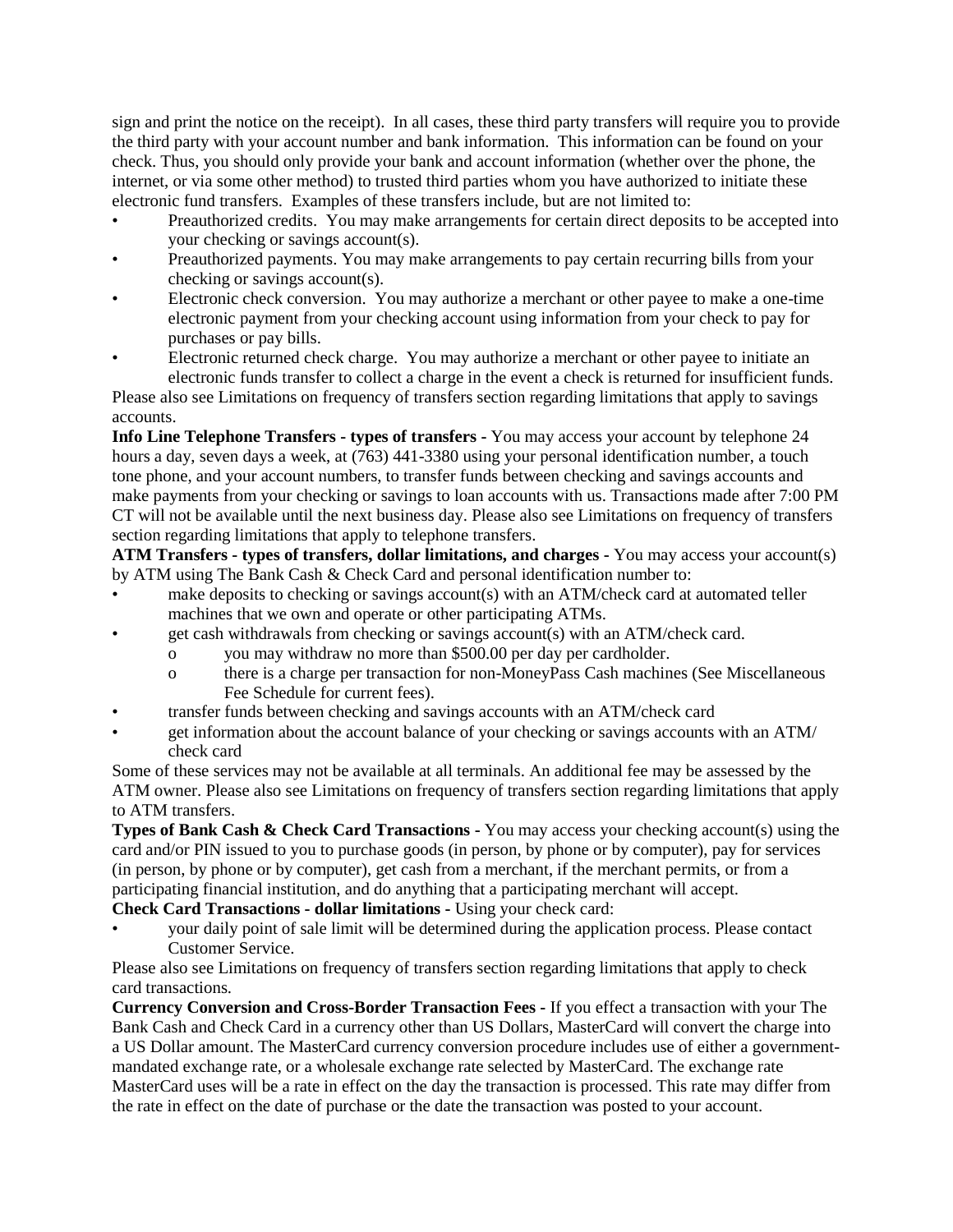MasterCard charges us a Currency Conversion Assessment of 20 basis points (.2% of the transaction) for performing the currency conversion. In addition, MasterCard charges us an Issuer Cross-Border Assessment of 90 basis points (.9% of the transaction) on all cross-border transactions regardless of whether there is a currency conversion. We charge you a Cross-Border Transaction fee of 1.50% on all cross-border transactions regardless of whether there is a currency conversion. A cross-border transaction is a transaction processed through the Global Clearing Management System or the MasterCard Debit Switch in which the country of the merchant is different than the country of the cardholder.

**Advisory Against Illegal Use-** You agree not to use your card(s) for illegal gambling or other illegal purpose. Display of a payment card logo by, for example, an online merchant does not necessarily mean that transactions are lawful in all jurisdictions in which the cardholder may be located.

**World Wide Banker Computer Transfers -** types of transfers - You may access your account(s) by computer or mobile banking using your World Wide Banker personal identification number and your World Wide Banker ID, to:

- Transfer funds between checking and savings accounts and make payments from your checking or savings to loan accounts with us.
- You may also make Mobile Deposits. Refer to your Mobile Deposit/Mobile Banking Agreement for Terms & Conditions, applicable fees & limitations. See the Bank's Funds Availability Policy for Cutoff Times.
- You may also make payments to third parties using the BillPay, Person to Person and Bank to Bank services.
	- o refer to your BillPay, Person to Person and Bank to Bank Agreements/Terms & Conditions for applicable fees & limitations.
	- o BillPay: Electronic payment cut-off times are 2:00 PM CST on any business day. Check payment cut-off times are 3:00 PM CST on any business day. Transactions after these stated cut-off times will be processed the next business day.
	- o Bank to Bank Transfer cut-off times are 3:00 PM CST. Transactions after this time will be processed the next business day.
	- o Person to Person Transfer cut-off times are 2:00PM CST. Transactions after this time will be processed the next business day.

Transactions made using World Wide Banker after 7:00 PM CST will not be available until the next business day. Please also see Limitations on frequency of transfers section regarding limitations that apply to computer transfers.

**Health Savings Accounts (HSA)-** We permit some electronic fund transfer to and/or from your HSA. The electronic fund transfers we permit are offered for the convenience of managing your HSA. However, electronically moving funds to or from your HSA – for example, depositing more than the allowable amount, or getting additional cash back on an HSA check card transaction – can raise a variety of tax concerns. As a result, before electronically accessing any account you may have with us, it is a good practice to make sure you are using the correct access device (such as a card) or accessing the appropriate account for the transaction. Also, it is your responsibility to ensure the contributions, distributions, and other actions related to your HSA, comply with the law, including federal tax law. As always, we recommend consulting a legal or tax professional if you have any questions about managing your HSA. The terms of this disclosure are intended to work in conjunction with the HSA Agreement provided to you earlier. In the event of a conflict, the terms of the HSA Agreement control. You understand that your HSA is intended to be used for payment of qualified medical expenses. It is your responsibility to satisfy any tax liability resulting from use of your HSA for any purpose other than payment or reimbursement of qualified medical expenses. We do not monitor the purpose of any transaction to or from your HSA. Nor are we responsible for ensuring your eligibility for making contributions or ensuring withdrawals are used for payment or reimbursement of qualified medical expenses. Refer to your HSA Agreement for more information relating to the use of your HSA. **Limitations on frequency of transfers -** In addition to those limitations on transfers elsewhere described, if any, the following limitations apply: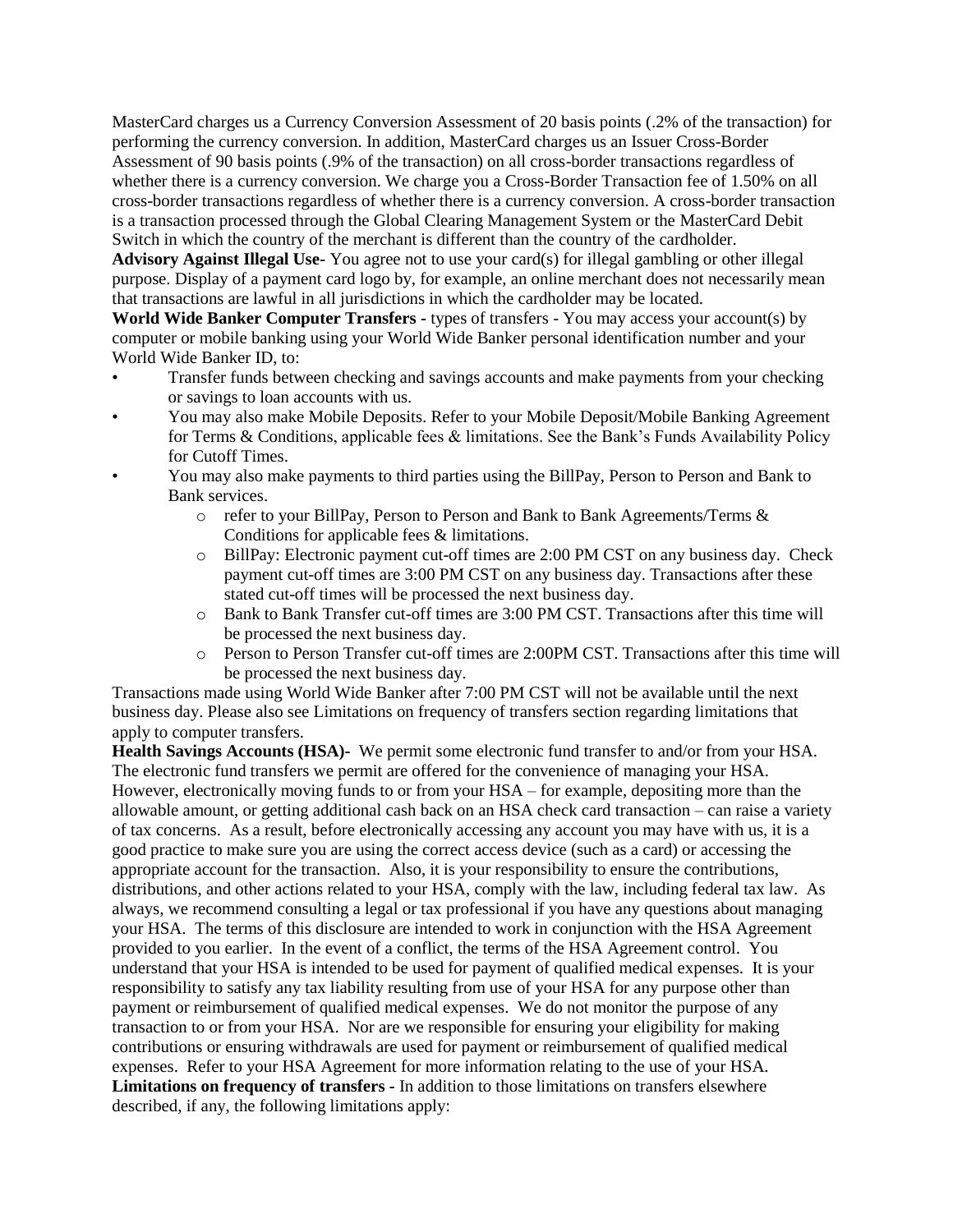• Transfers from a money market account to another account or to third parties by preauthorized, automatic, telephone, or computer transfer or by check or similar order to third parties are limited to six per calendar month.

### **Termination -**

- You may terminate the electronic fund transfer agreement by notifying us in person or in writing.
- We may terminate the electronic fund transfer agreement by written notice to you.
- **FEES**
- We do not charge for direct deposits to any type of account.
- We do charge for preauthorized withdrawals from any type of account if other debit fees apply.
- We charge a fee to replace an ATM/check card. (See Miscellaneous Fee Schedule for current fees).
- Except as indicated elsewhere, we do not charge for these electronic fund transfers.
- **ATM Operator/Network Fees.** When you use an ATM not owned by us, you may be charged a fee by the ATM operator or any network used (and you may be charged a fee for a balance inquiry even if you do not complete a fund transfer).

## **DOCUMENTATION**

- Terminal transfers- You can get a receipt at the time you make any transfer to or from your account using one of our automated teller machines or point-of-sale terminals. However, you may not get a receipt if the amount of the transfer is \$15 or less.
- Direct deposits- If you have arranged to have direct deposits made to your account at least once every 60 days from the same person or company, you can call us at (763) 441-1000 to find out whether or not the deposit has been made.
- Periodic statements- You will get a monthly account statement from us for your checking accounts. You will get a monthly account statement from us for your savings accounts, unless there are no transfers in a particular month. In any case, you will get a statement at least quarterly.

### **PREAUTHORIZED PAYMENTS**

- **Right to stop payment and procedure for doing so** -If you have told us in advance to make regular payments out of your account, you can stop any of these payments. Call or write us at the telephone number or address listed in this brochure in time for us to receive your request 3 business days or more before the payment is scheduled to be made. If you call, we may also require you to put your request in writing and get it to us within 14 days after you call. Please refer to our separate fee schedule for the amount we will charge you for each stop-payment order you give.
- **Notice of varying amounts -** If these regular payments may vary in amount, the person you are going to pay will tell you, 10 days before each payment, when it will be made and how much it will be. (You may choose instead to get this notice only when the payment would differ by more than a certain amount from the previous payment, or when the amount would fall outside certain limits that you set.)
- **Liability for failure to stop payment of preauthorized transfer -** If you order us to stop one of these payments 3 business days or more before the transfer is scheduled, and we do not do so, we will be liable for your losses or damages.

### **FINANCIAL INSTITUTION'S LIABILITY**

**Liability for failure to make transfers-** If we do not complete a transfer to or from your account on time or in the correct amount according to our agreement with you, we will be liable for your losses or damages. However, there are some exceptions. We will not be liable, for instance:

- 1) If, through no fault of ours, you do not have enough money in your account to make the transfer.
- 2) If you have an overdraft line and the transfer would go over the credit limit.
- 3) If the terminal or system was not working properly and you knew about the breakdown when you started the transfer.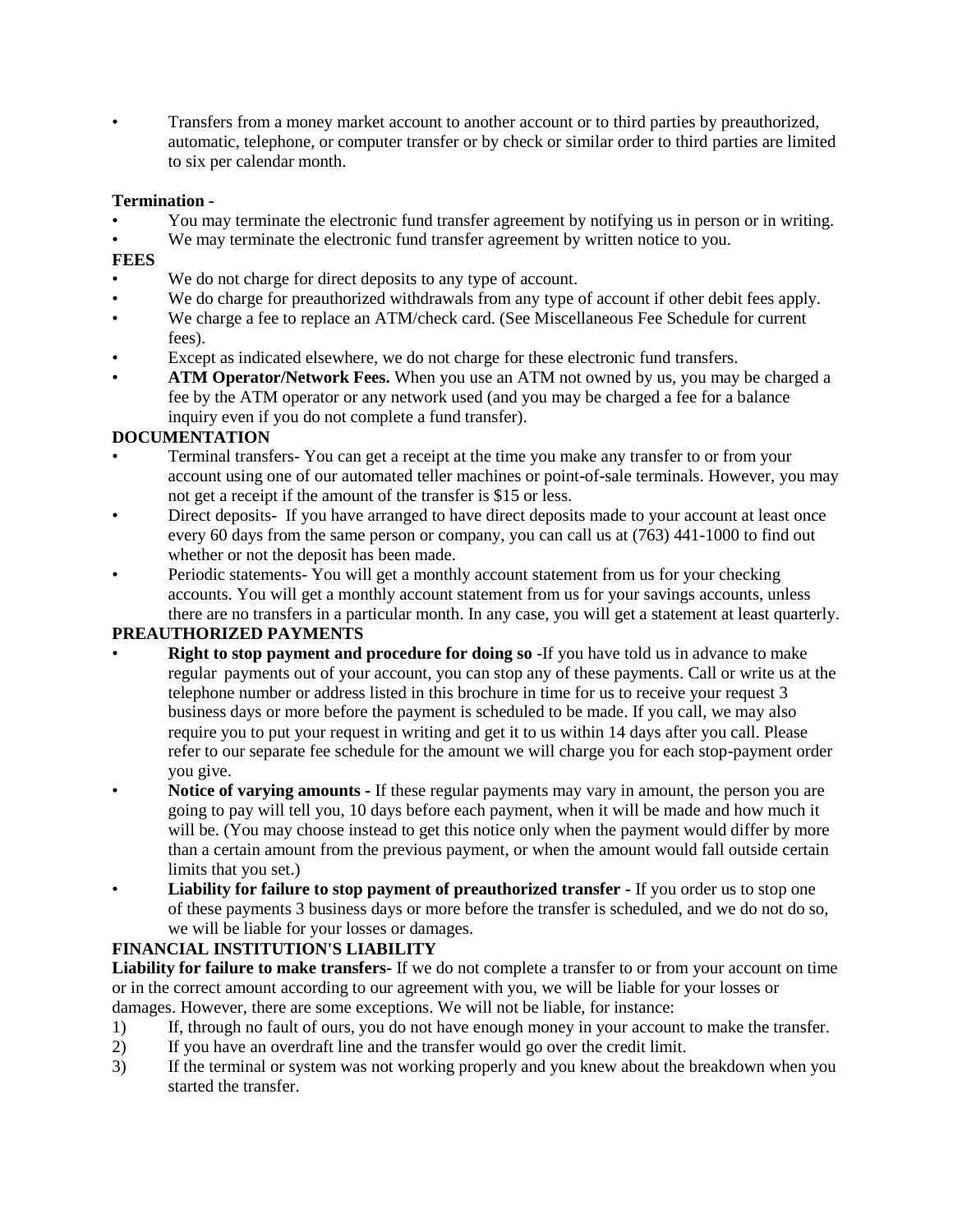- 4) If circumstances beyond our control (such as fire or flood) prevent the transfer, despite reasonable precautions that we have taken.
- 5) There may be other exceptions stated in our agreement with you.

**CONFIDENTIALITY-** We will disclose information to third parties about your account or the transfers you make:

- 1) where it is necessary for completing transfers; or
- 2) in order to verify the existence and condition of your account for a third party, such as a credit bureau or merchant; or
- 3) in order to comply with government agency or court orders; or
- 4) if you give us written permission.

**PERSONAL IDENTIFICATION NUMBER (PIN)-** The ATM/check card PIN that has been issued to you is for your security and you are responsible for safekeeping your PIN(s). The ATM/check card PIN numbers are confidential and should not be disclosed to anyone not authorized to sign on your accounts. **UNAUTHORIZED TRANSFERS**

### **(a) Consumer liability.**

• Generally. Tell us at once if you believe your ATM/check card and/or PIN has been lost or stolen, or if you believe that an electronic fund transfer has been made without your permission using the information from your check. Telephoning is the best way of keeping your possible losses down. You could lose all of the money in your account (plus your maximum overdraft line of credit). We will be liable for all unauthorized transfers unless the unauthorized transfer was due to the loss or theft of your card and/or PIN. If due to the loss or theft of your card and/or PIN, and you notify us within 60 days of when the unauthorized transfer appears on the statement you can lose no more than \$50 if someone used your card and/or PIN without permission. If you do NOT notify us within 60 days after the unauthorized transfer appears on your statement, and we prove that we could have stopped someone from using your card and/or PIN without your permission if you had told us within 2 days of when you discover the loss or theft of your card and/or PIN, you could lose as much as \$500 for unauthorized transfers that appear on the statement. Also, if your statement shows transfers that you did not make, including those made by card, PIN or other means, tell us at once. If you do not tell us within 60 days after the statement was mailed to you, you may not get back any money you lost after the 60 days if we prove that we could have stopped someone from taking the money if you had told us in time.

If a good reason (such as a long trip or a hospital stay) kept you from telling us, we will extend the time periods. Additional Limits on Liability for The Bank Cash & Check Card. You will not be liable for any unauthorized transactions using your The Bank Cash and Check Card if: (i) you can demonstrate that you have exercised reasonable care in safeguarding your card from the risk of loss or theft, and (ii) upon becoming aware of a loss or theft, you promptly report the loss or theft to us. Mastercard is a registered trademark, and the circles design is a trademark of Mastercard International Incorporated.

**(b) Contact in event of unauthorized transfer.** If you believe your ATM/check card and/or PIN has been lost or stolen, call or write us at the telephone number or address listed in this brochure. You should also call the number or write to the address listed in this brochure if you believe a transfer has been made using the information from your check without your permission.

**RIGHT TO BRING CIVIL ACTION-** You may bring a civil action against any person violating any provision of Minnesota Statues § 47.69 (governing consumer privacy and unauthorized withdrawals). If you prevail in such an action, you may recover the greater of your actual damages or \$500. You may also be entitled to recover punitive damages, your court costs and reasonable attorney's fees.

## **TIME NEEDED TO COMPLETE TERMINAL TRANSACTIONS**

- Withdrawals made at a terminal will normally be completed and charged to your account the next business day.
- Deposits made at a terminal will normally be credited to your account the next business day.
- Transfers between accounts will normally be completed the next business day.
- Payments made at a terminal will normally be completed the next business day.